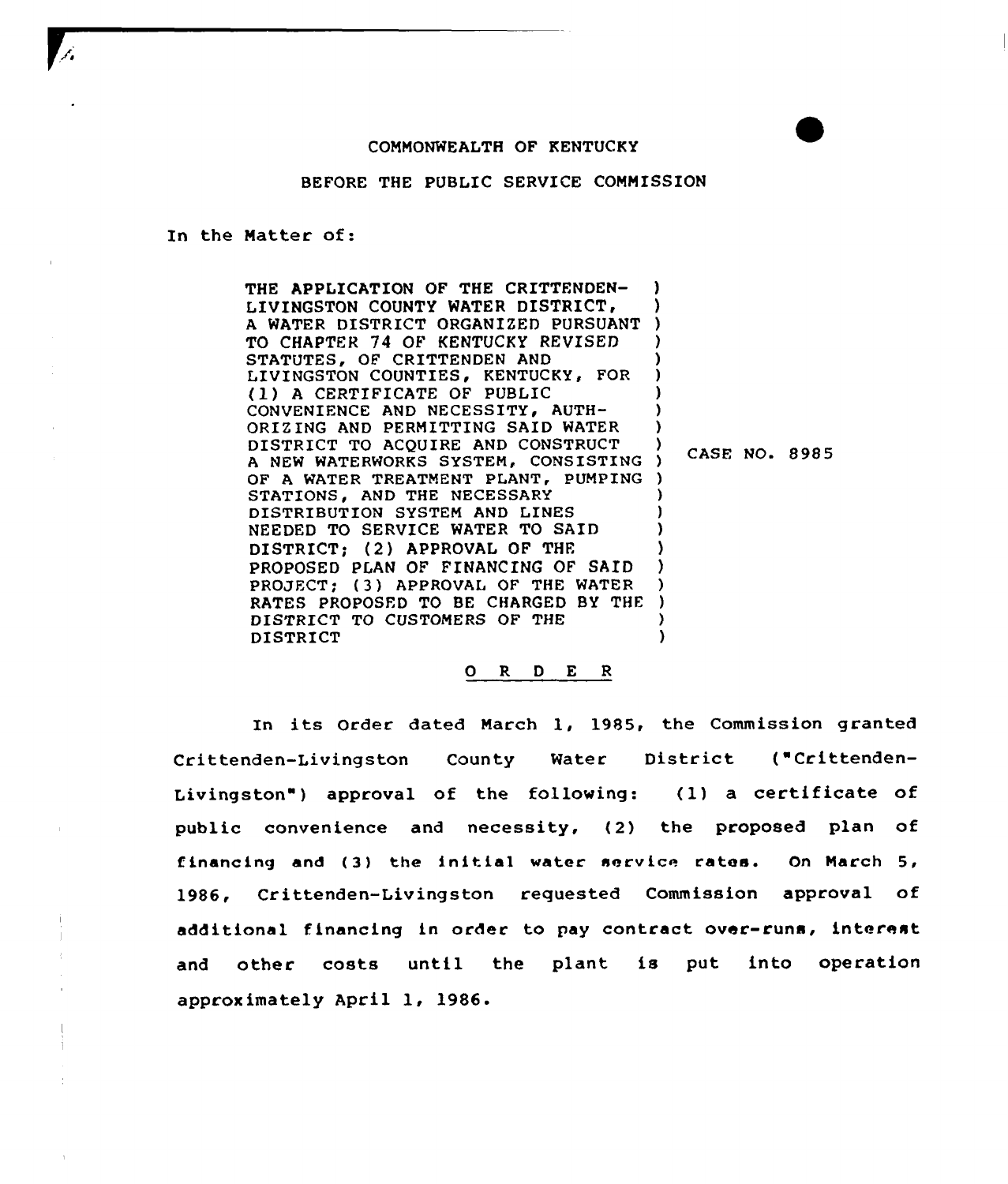The additional financing will be in the form of a line of credit from a local bank which is not to exceed \$125,000. The terms of the line of credit are l0 years with an interest rate of <sup>7</sup> percent for the first 5-year term. At the end of the first 5-year term, Crittenden-Livingston and the bank will negotiate the rate for the second 5-year term. Crittenden-Livingston has informed the Commission that the FmHA would accept this financing arrangement upon approval of the Commission.

The Commission, after considering the application and all evidence of record and being advised, is of the opinion and finds that the proposed line of credit is for lawful objects within the corporate purpose of its utility operations, is necessary and appropriate for and consistent with the proper performance of its service to the public and will not impair its ability to perform that service, and ie reasonably necessary and appropriate for such purposes.

IT IS THEREFORE ORDERED that:

1. Crittenden-Livingston be and it hereby is authorized to establish a line of credit not to exceed \$125,000 for a 10-year term with an interest rate of <sup>7</sup> percent for the initial 5-year term and an interest rate for the second 5-year term to be negotiated at the termination of the initial 5-year term.

2. Crittenden-Livingston shall file <sup>a</sup> copy of the finalized loan agreement, an amortization schedule for the initial 5-year term and any written FmHA approval of the loan.

 $-2-$